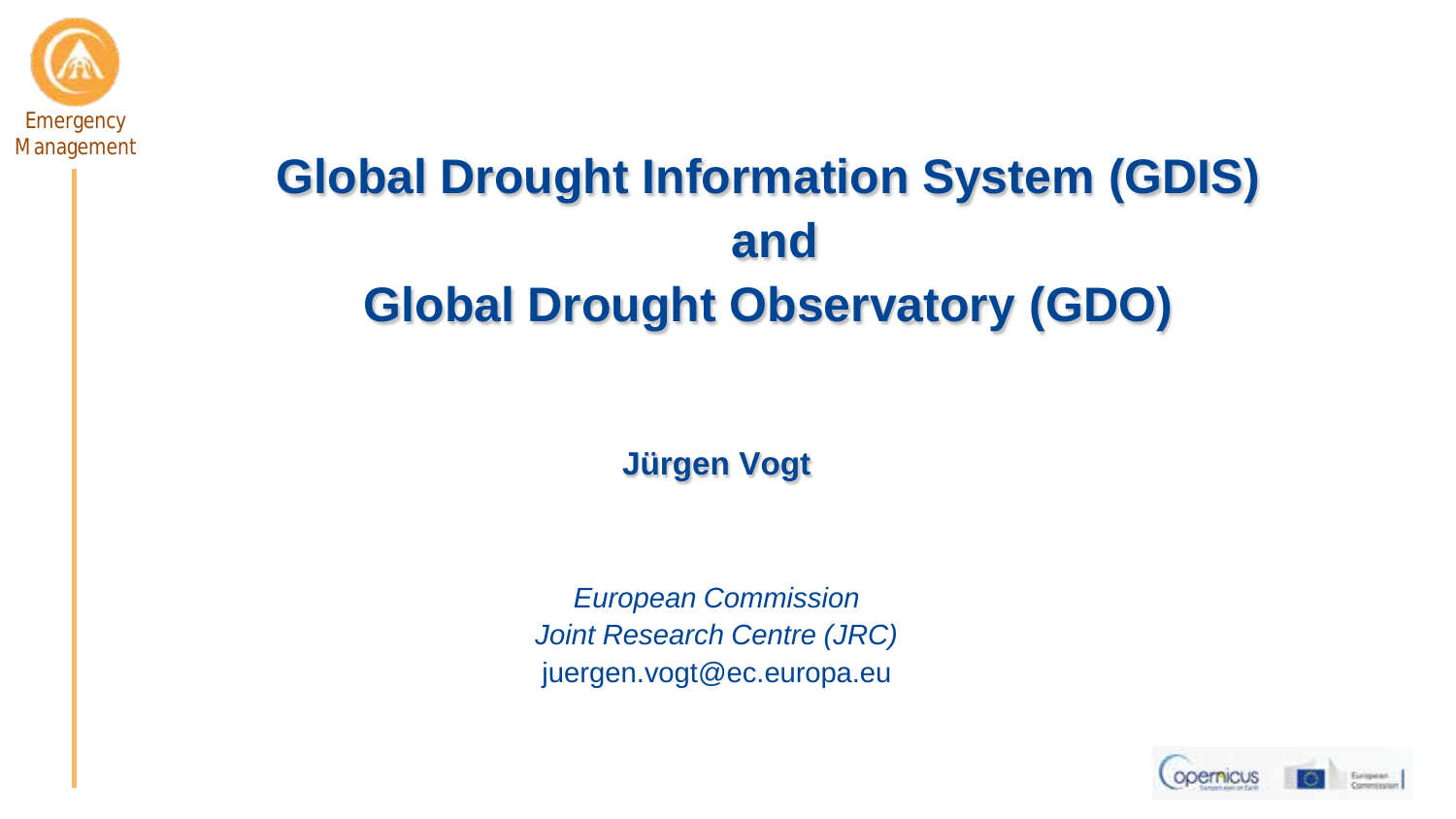

#### **Main Characteristics of GDIS and GDO**



#### **GEO: Global Drought Information System (GDIS)**

- Portal hosted by NOAA
- Goal: Develop and deploy early warning maps; identify atmospheric and oceanic triggers of drought; present synthesized information through the portal
- Focus on monitoring and forecasting meteorological drought hazard
- https://www.drought.gov/gdm · Research oriented, customer not defined

#### **Global Drought Observatory (GDO)**

- Portal hosted by JRC
- Goal: Monitor and forecast drought hazard as well as assess the (dynamic) risk of impacts in different sectors
- Focus on sectorial risk assessment (hazard, exposure, vulnerability)
- Operational oriented, Main customers: Emergency Response Coordination Centre (ERCC) of the European Commission; Global Disaster Alert and Coordination system (GDACS) of UN, Giobal Disaster Alert and Coordination system (GDACS) or ON, http://edo.jrc.ec.europa.eu/gdo.<br>EC, and disaster managers

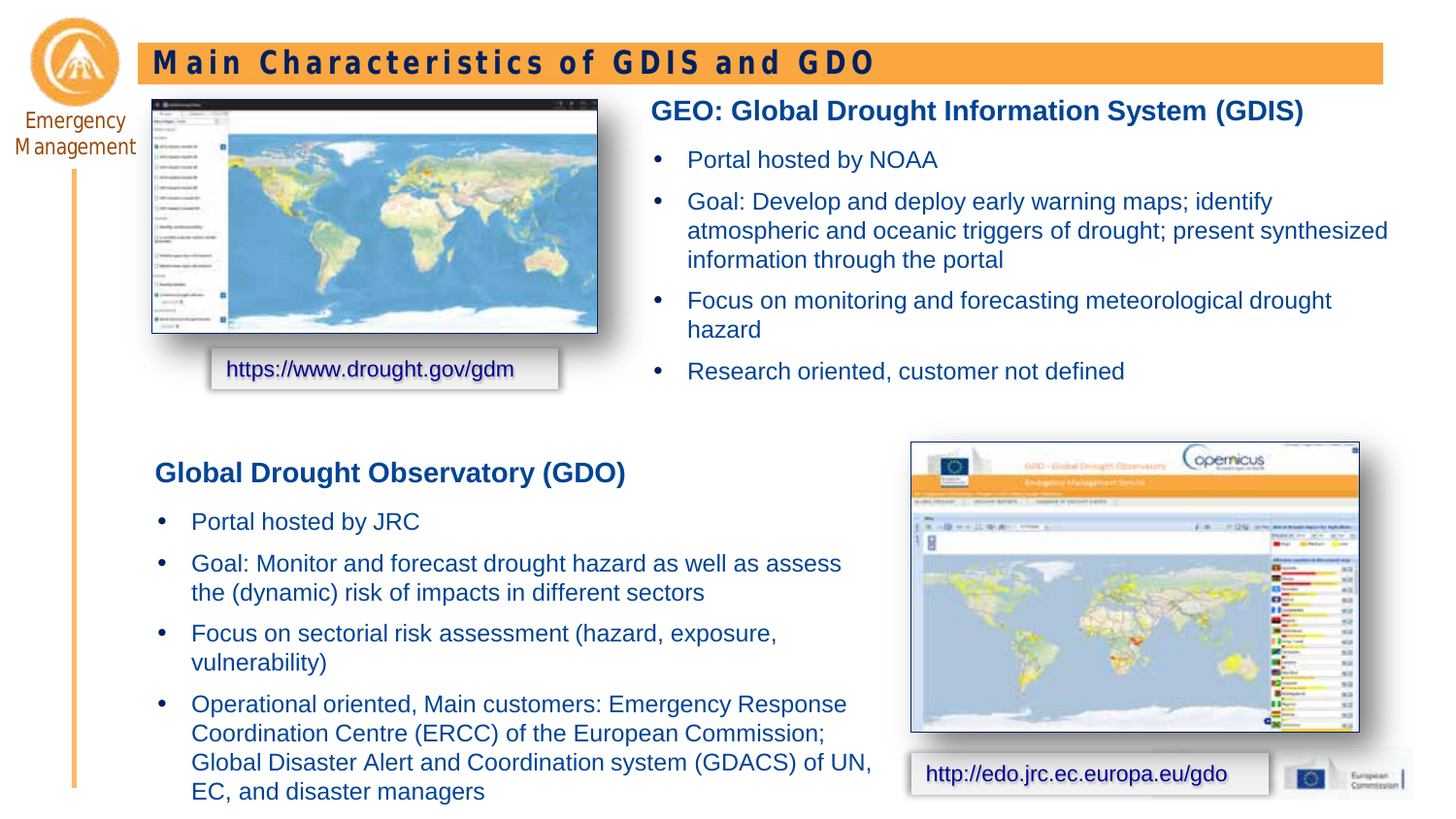

#### **GDIS – Home Page & Current Conditions**

**Emergency** Management

#### **Home Page**



pile clasimines

**Privacy Folks** 

Accessibility

FORA

#### **Current Conditions**

European Commissio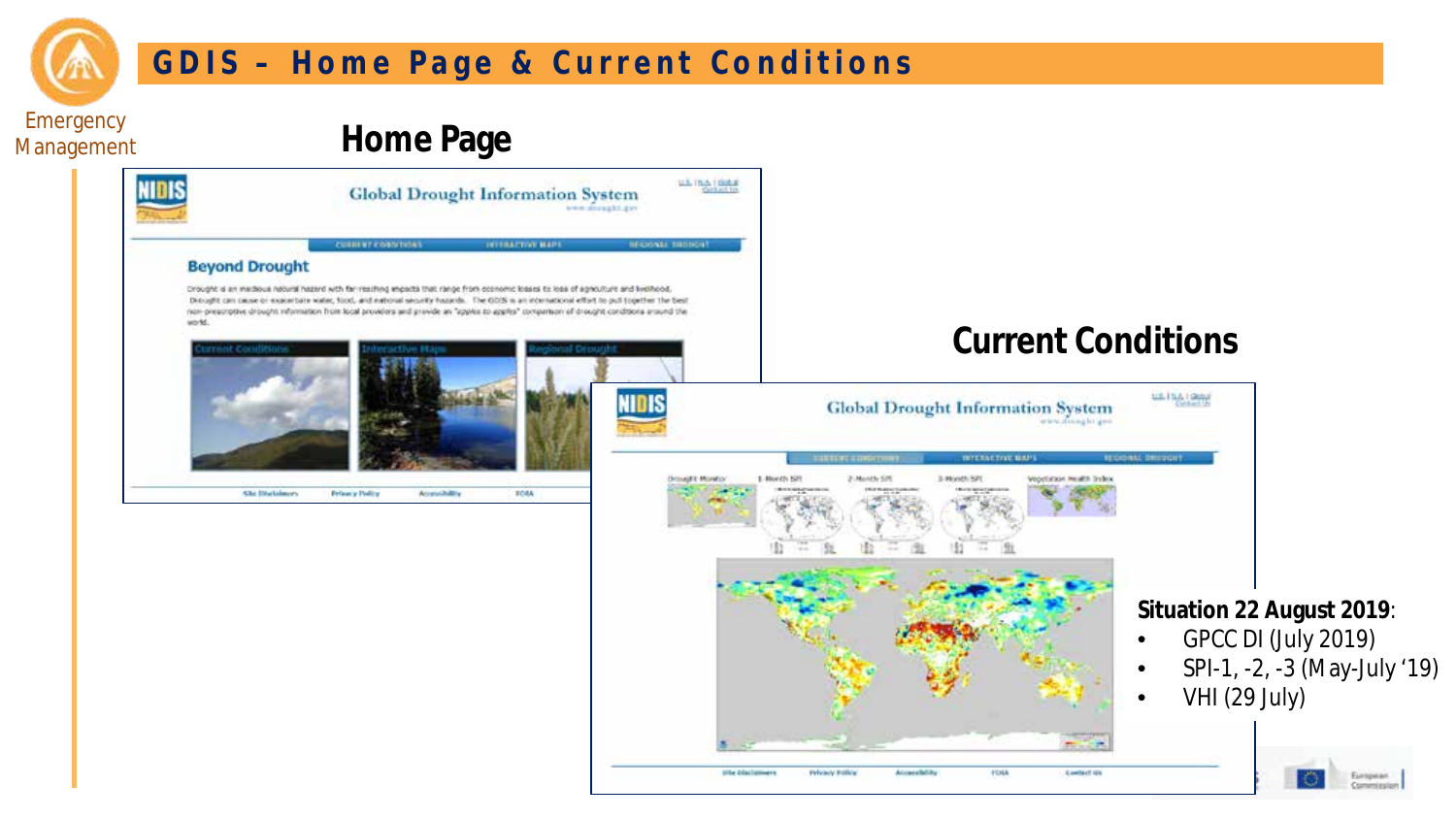

#### **GDIS - Interactive Maps & Regional Drought**

Emergency Management

# **Interactive Maps Regional Drought**



#### **Situation 22 August 2019**:

- Only NADM and EDO display
- GPCC and Australian data not available or outdated

#### sale 13g/s 7.000g **Global Drought Information System** The design give **Constat constitue NITSKETHERA Regional Drought North America** Links to regional portals + Hurth Atrainant Drought Member . NOIS 20 Anaught field • Not harmonized Europe · Earngeart Drought (Staarcatory • Sometimes outdatedAfrica · ISAD Online President and Application Centre + 1006 Will Nicarg . ICONOMICA APPLIX PANEL AND DEVELOPED MANRING Australia Australian Gerentman's Bureau of Meteorology South America \* WHATER SOUTH ADMINIST RESIDENT LIBRARY LEGACY LEASTER STRONGOOD DES IN INVESTIGATION OR FOOTING AS STRAIN (LISTER) . Prestor's Latin American Storil and Draught Hunder Asia . South Assn. Drought Hendoots Symme

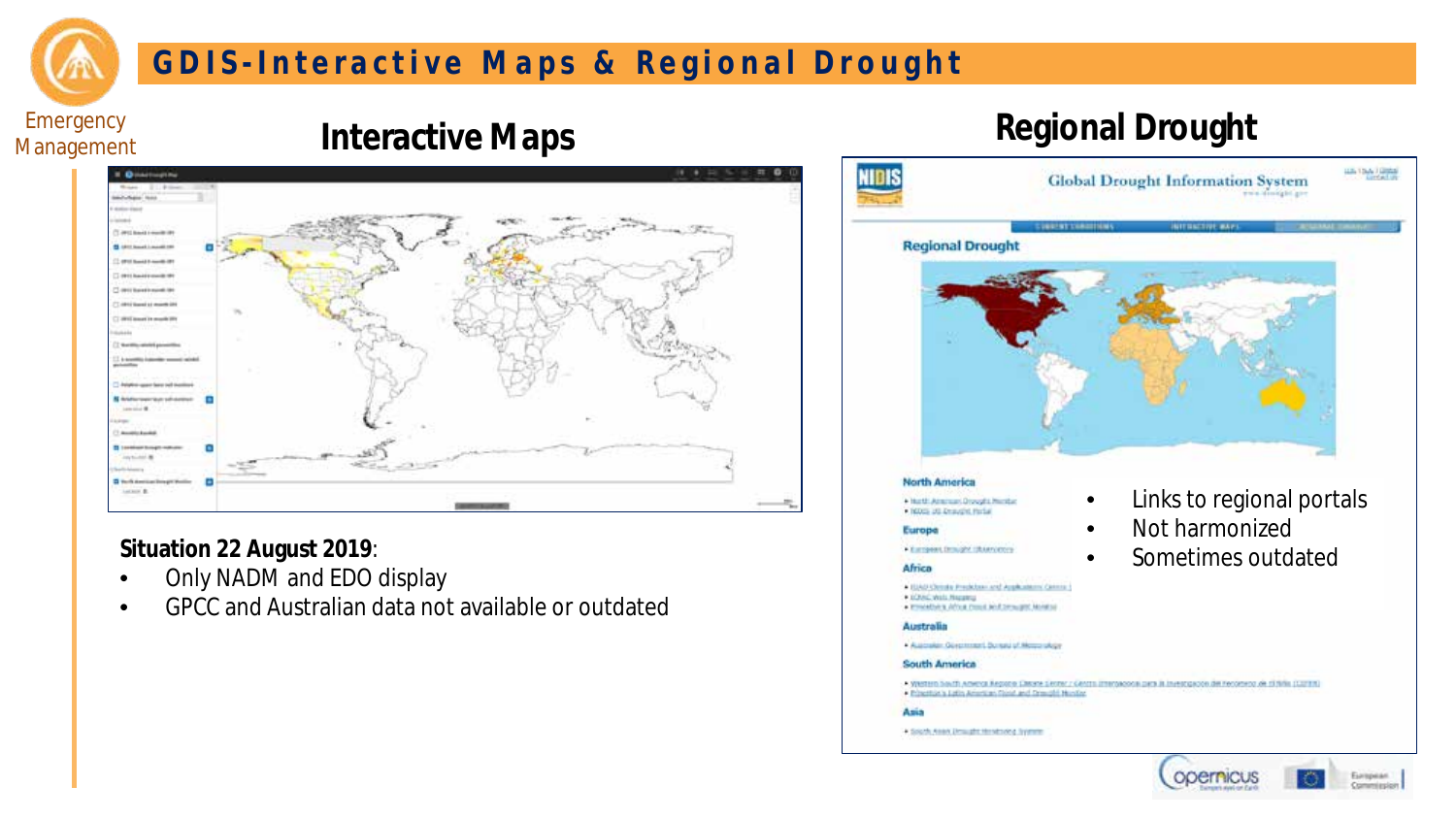

#### **Global Drought Observatory (GDO)**

Management



The **risk of impact** is evaluated based on the **drought hazard, exposure** and the **vulnerability**. **Updated every 10 days.** European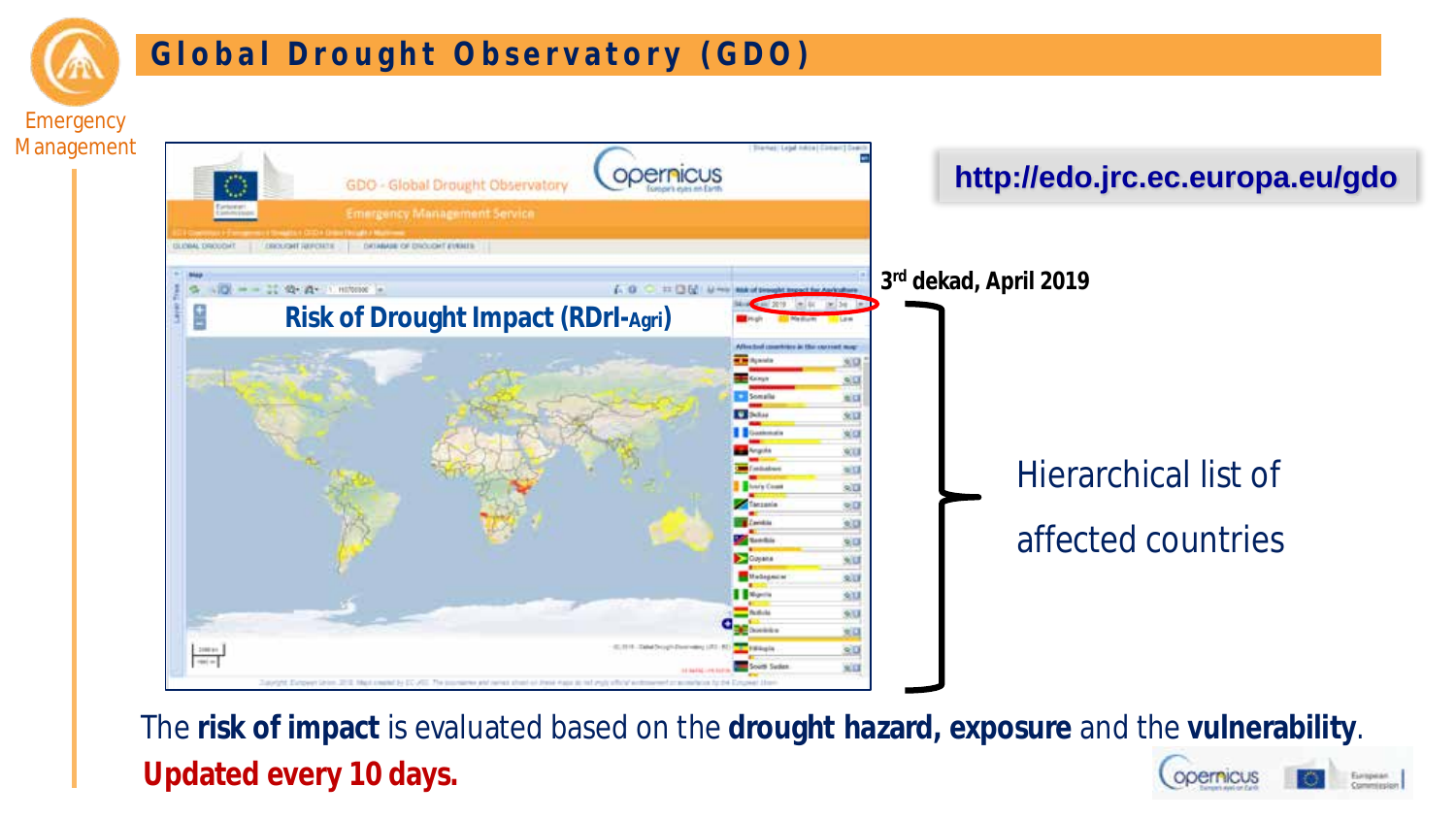

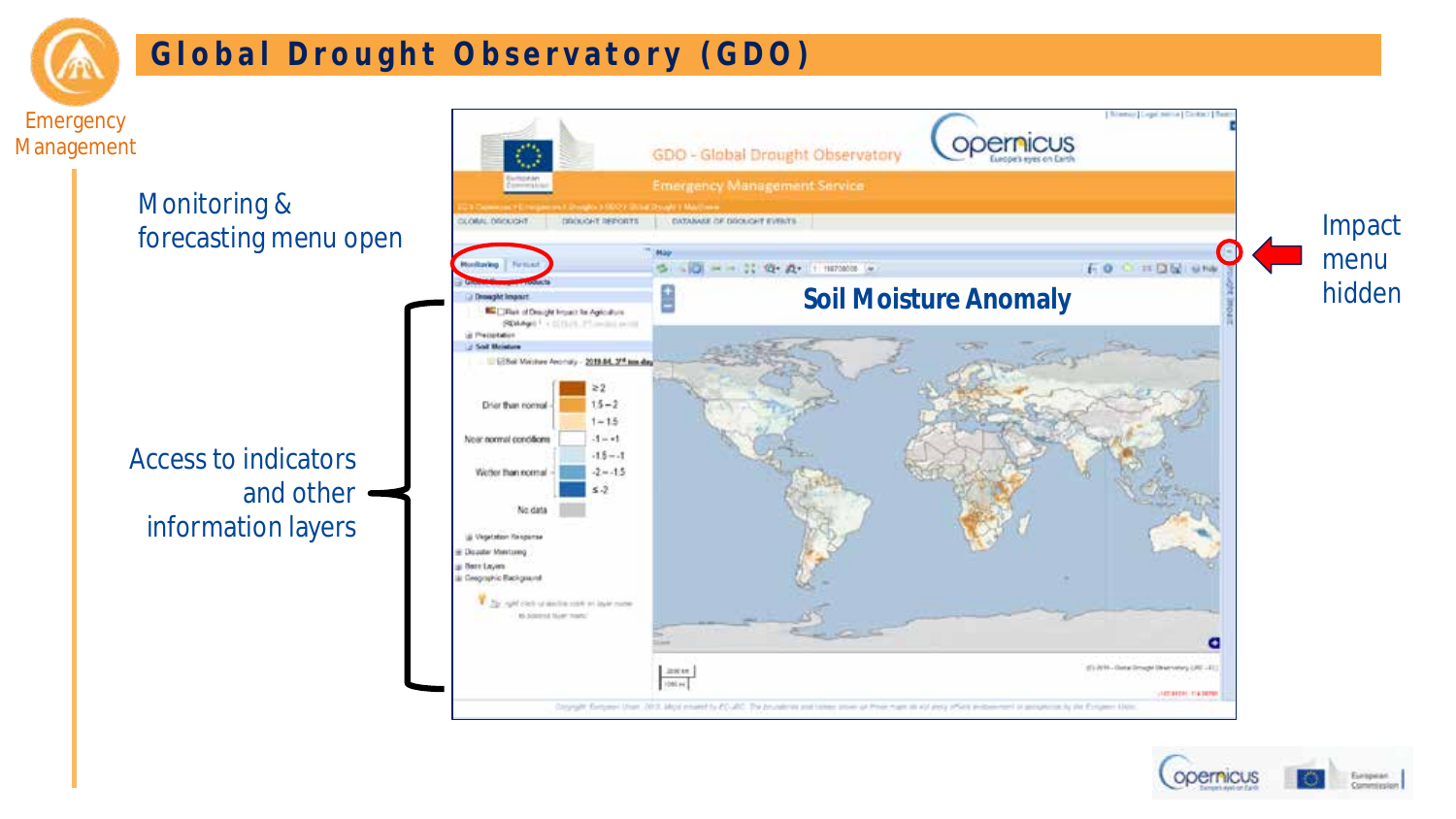#### **GDO: Forecasting**

**Emergency** Management

# **Early warning of extreme wet/dry conditions** :

- From 1-month to 6-months lead time (i.e. SPI1, SPI3 and SPI6)
- Derived from Seasonal S5 model of ECMWF





#### **Forecast for May to July 2019 Forecast for May to October 2019**

**Warning levels increase with the intensity (median) and the coherency (spread) of the ensemble forecast**

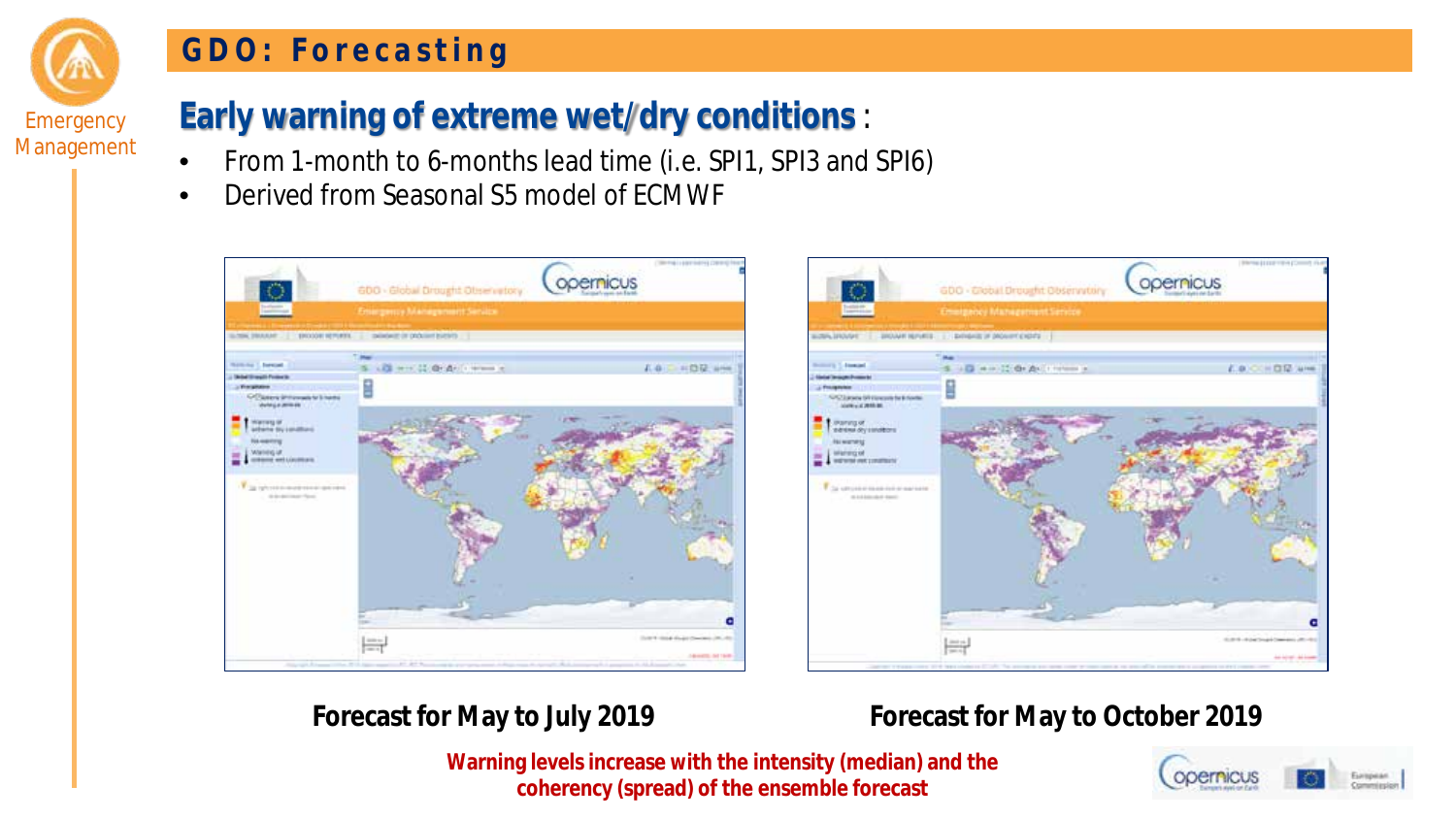

#### **Global Database of Past Drought Events**



**Graphical Interface to explore the global database of meteorological drought events using a dash-board tool**

- Based on SPI and SPEI
- 1951 to 2016
- Regular updating

#### Table of historical events in France

| Drought events in France, delected by Spi-3 |                   |                        |                                |                 |                     |           |                             |              |                                          |
|---------------------------------------------|-------------------|------------------------|--------------------------------|-----------------|---------------------|-----------|-----------------------------|--------------|------------------------------------------|
| start                                       | peak.             | end                    | max ext<br><b>CONTRACTOR</b>   | duration        | <b>beverify</b>     | Intensity | average<br>area<br>Involved | score        | <b>Widest</b><br>stea<br><b>Involved</b> |
| Aug 2016                                    | Sep 2016          | Dec 2016               | Sep 2016                       | <b>B</b> borths | $X, Y$ <sup>2</sup> | <b>SM</b> | 56%                         | $\mathbf{u}$ | 92%                                      |
| Dec 2015                                    | Dec 2015          | Jan 2016               | Dec 2015                       | $2$ months      | 3.13                | 137       | so's<br>$\sim$              | $\eta$       | 21 S                                     |
| Mar 2019                                    | May 2011          | 342011                 | May 2011                       | 5 months        | 7.81                | 152       | 50%                         | $+4$         | 35.56                                    |
| ----<br>Sep 2009                            | Oct 2009<br>wonn. | Nov 2009<br>1010434044 | 20223<br>Oct 2009<br>-2323.740 | 3 months.       | 533<br>257<br>--    | 佐勝        | Becht<br>当年<br>$\sim$       | ÷            | .<br>$n \leq$<br>W SS 1                  |
| Nov 2007                                    | Nov 2007          | Feb 2008               | Nov 2007                       | 4 months        | 3.36                | 0.85      | 31%                         | 2.8%         | 67%                                      |

[*Spinoni et al.,* 2019; J. Hydrol.: Reg. Studies, doi: 10.1016/j.ejrh.2019.100593]

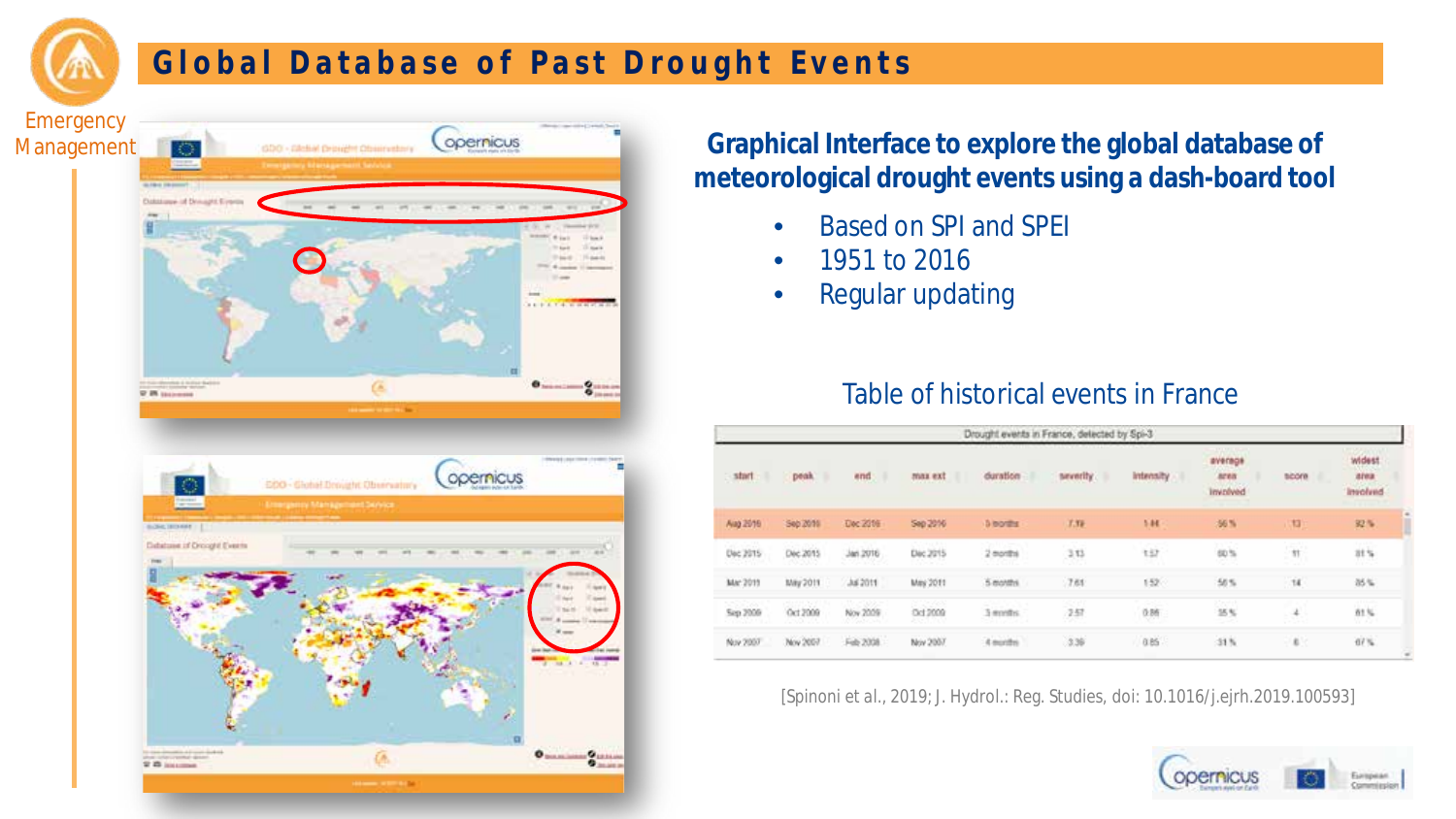

#### **GDO: Injecting Drought Events in GDACS**

#### **Injecting significant drought events into GDACS**





GDACS: Global Disaster Alert and Coordination System, www.gdacs.org

- 1) Automatic detection of agricultural drought events (other types to follow)
- 2) Evaluation and classification of detected drought events
- 3) Publication of confirmed and classified in GDACS

**STEPS:**

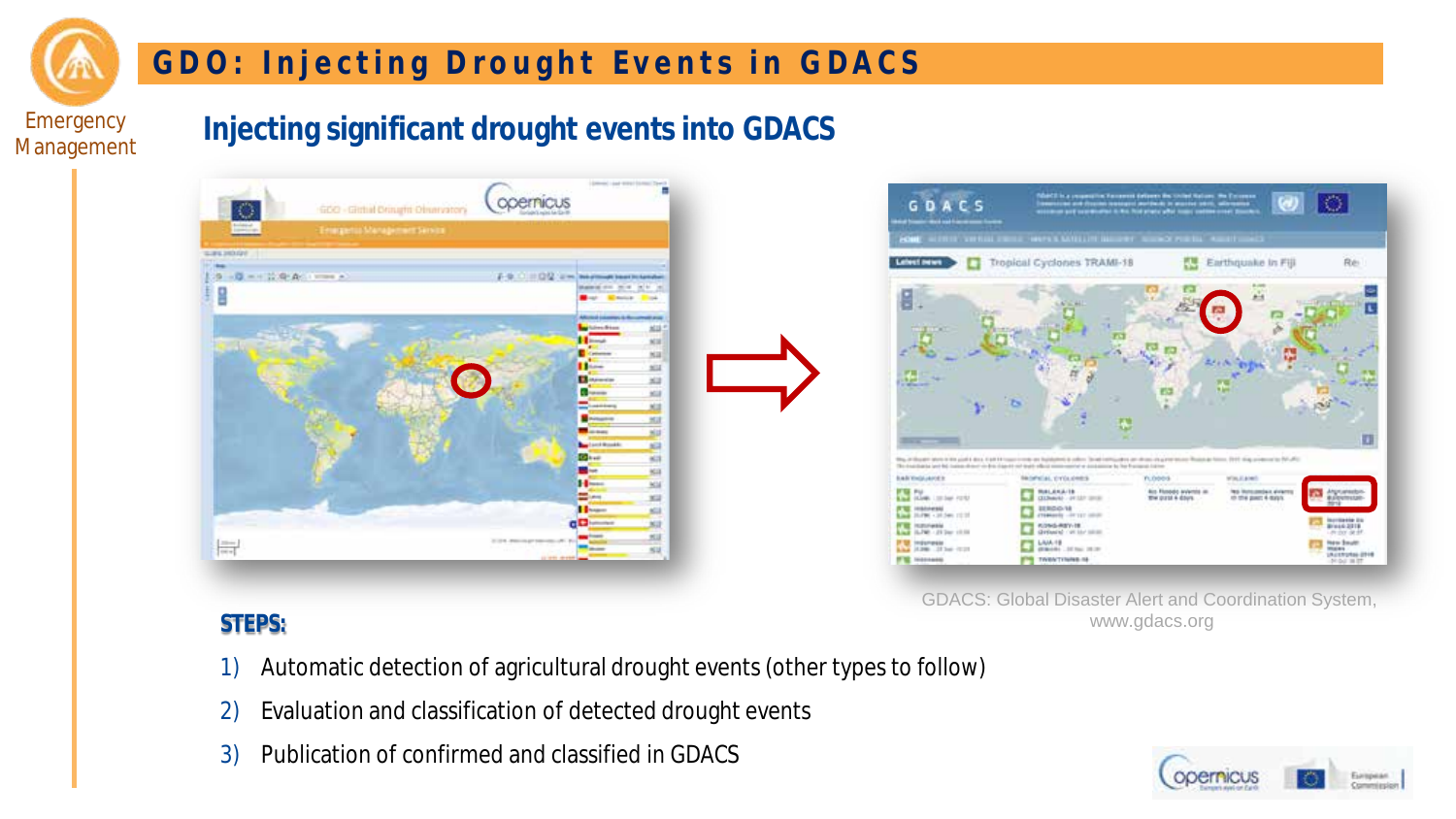

### **GDO: Analytical Reports**

|                                                |                                                  | committee                                                                                                                                                                                                                                                                                                        |
|------------------------------------------------|--------------------------------------------------|------------------------------------------------------------------------------------------------------------------------------------------------------------------------------------------------------------------------------------------------------------------------------------------------------------------|
|                                                |                                                  |                                                                                                                                                                                                                                                                                                                  |
| <b>Selectional</b>                             |                                                  |                                                                                                                                                                                                                                                                                                                  |
| <b>UKBA</b><br>Her                             | <b>LUD Seatchmi Hopert</b>                       |                                                                                                                                                                                                                                                                                                                  |
| 56                                             | <b>Service Control Professional Profession</b>   | --                                                                                                                                                                                                                                                                                                               |
| 14.1<br>visit                                  |                                                  | coemcus                                                                                                                                                                                                                                                                                                          |
| tive.<br><b>With INT LAUKARIN</b><br>toty.     |                                                  |                                                                                                                                                                                                                                                                                                                  |
| torn<br><b>Baron</b>                           |                                                  |                                                                                                                                                                                                                                                                                                                  |
| <b>SKA</b><br><b>SHA</b>                       | EITH AGAN HALL TOANT                             |                                                                                                                                                                                                                                                                                                                  |
| <b>House</b><br><b>Senate</b><br><b>Supply</b> |                                                  | Separate Langs Section Earner States<br><b>Coomous</b>                                                                                                                                                                                                                                                           |
| Scribbe<br>٠<br>$\epsilon$<br>1481             |                                                  |                                                                                                                                                                                                                                                                                                                  |
| ٠<br>high<br>٠                                 | Televillowed:                                    |                                                                                                                                                                                                                                                                                                                  |
| <b>Basic</b><br>ž<br><b>Viney</b>              | <b>Scientist</b><br><b>SHEH</b>                  | <b>Sitti exalginal bepoint</b>                                                                                                                                                                                                                                                                                   |
| ٠<br>۰                                         | henye<br>tol later                               |                                                                                                                                                                                                                                                                                                                  |
| ×<br>×<br>۰<br><b>build</b>                    | tion that                                        | <b>GODTFROUS</b>                                                                                                                                                                                                                                                                                                 |
| 856<br><b>Tok-A</b>                            | <b>Vanil</b><br><b>Board</b>                     |                                                                                                                                                                                                                                                                                                                  |
| o bea<br>1000<br>turi.                         | when<br><b>Grand</b>                             | Table of Customers                                                                                                                                                                                                                                                                                               |
| $\mathcal{V}_{\mathcal{R}}$<br>en i<br>chair   | <b>Bottom</b><br><b>Electric</b><br><b>Shake</b> | <b>GICCL development Second</b>                                                                                                                                                                                                                                                                                  |
| 144<br>٠<br>state.                             | latest<br>This state                             |                                                                                                                                                                                                                                                                                                                  |
| w.ca<br>and a<br>٠                             | diary.<br>$1 - 6.6$<br>inspli<br>ting            | operation                                                                                                                                                                                                                                                                                                        |
| $\frac{1}{2}$                                  | 4.9<br>44m                                       |                                                                                                                                                                                                                                                                                                                  |
|                                                | 13                                               | <b>Sadda of Liamento</b><br>The Pitz Antique                                                                                                                                                                                                                                                                     |
| m                                              |                                                  | this is straight leader for decisions differ late.<br><b>Report Follows</b>                                                                                                                                                                                                                                      |
|                                                | $\ddot{\phantom{a}}$                             | makes a a capacitative (w).                                                                                                                                                                                                                                                                                      |
|                                                | ٠                                                | <b>Sylick</b> contractors<br>saled rates to constitution about                                                                                                                                                                                                                                                   |
|                                                | ٠                                                | <b>Rental Chael Co.</b><br><b>STATUTE ISSUE</b>                                                                                                                                                                                                                                                                  |
|                                                | ٠                                                |                                                                                                                                                                                                                                                                                                                  |
|                                                | <b>Europe</b><br>fact                            | <b>Blueste Florid Automobile </b>                                                                                                                                                                                                                                                                                |
|                                                | $445 - 4$<br>۰<br>114.64<br>٠                    | A - A conditioned of paint percention shall play one which yield any good to this obverse<br>raise of finis and and an independence as soon assuring departments as a di-                                                                                                                                        |
|                                                | $-100$<br>ö<br>۰                                 | chillion a Foldow specially on the could print of the country childs and studentials.<br>A. Big Brown in print all boot substitute pain free the departments to substitute                                                                                                                                       |
|                                                | ×                                                | crow public stations, the technique decomposition dealers and a local con-<br>TopPen she changement coups.                                                                                                                                                                                                       |
|                                                | <b>Labour</b><br>ü<br>٠                          | a administrational duration of the competency of the information of the method<br>de la participat de l'article de la participat de la composició de la participat de la participat de la participat de la composició de la participat de la fin de la composició de la fin de la composició de la fin de la com |
|                                                | ×<br>٠                                           | In the collect is analysis for the service status manual, our as institutions one of<br>an artist for a problem with a continuity of the man, fixed basis righting prior and shares.                                                                                                                             |
|                                                | ×                                                | all'isition of tuttorità illa inselling longuisationi, The lay controller it bloods in chiesis<br>the buffer load of the distribution of the rest of their                                                                                                                                                       |
|                                                | $-11$                                            | High all Brought impubliker agriculture (HAM Agri).                                                                                                                                                                                                                                                              |
|                                                |                                                  | The rest and Ale cust show the heliud boxes awards from a treated in terms to as stand-<br>the manual and departments collectable of training with sand-ske field at the                                                                                                                                         |
|                                                |                                                  | appropriate twenty than 11 Southern Selecter for a contrasty of 1 January 1988, receptors<br>plemates to see fleety a tends not collect policies for your skills through                                                                                                                                         |
|                                                |                                                  | In contract that is not reliable to the chair agent of the core manipular transfers.<br>tripog ht protects and colorations agreed art, trace of \$900 (a north content constitute and<br><b>HASK-TAR</b>                                                                                                         |
|                                                |                                                  | High Dream Preview Telephone A Army (1993)                                                                                                                                                                                                                                                                       |

|                                          | Imaginini alla «Decenier das           |                                  |                                 | <b>COOPPICUS</b>                                                                                                                                                                                                                                                                                              |           |
|------------------------------------------|----------------------------------------|----------------------------------|---------------------------------|---------------------------------------------------------------------------------------------------------------------------------------------------------------------------------------------------------------------------------------------------------------------------------------------------------------|-----------|
|                                          |                                        |                                  |                                 |                                                                                                                                                                                                                                                                                                               |           |
| <b>ToDe of Economic</b><br><b>Server</b> |                                        |                                  |                                 |                                                                                                                                                                                                                                                                                                               |           |
| <b>SAP</b>                               |                                        |                                  |                                 |                                                                                                                                                                                                                                                                                                               |           |
| TWEE                                     |                                        | NIII? BAHyTILd! Report           |                                 |                                                                                                                                                                                                                                                                                                               |           |
| <b>Fords</b><br>$\left( 0, \right)$      |                                        |                                  |                                 | <b>ODDIFICUS</b>                                                                                                                                                                                                                                                                                              |           |
| <b>HARRY</b>                             |                                        |                                  |                                 |                                                                                                                                                                                                                                                                                                               |           |
| 34.441                                   |                                        |                                  |                                 |                                                                                                                                                                                                                                                                                                               |           |
| <b>Small</b>                             | false of Ceramic                       |                                  |                                 |                                                                                                                                                                                                                                                                                                               |           |
| <b>MARIN</b>                             | Earnity<br><b>Back</b>                 |                                  |                                 |                                                                                                                                                                                                                                                                                                               |           |
| fires:                                   | <b>Excellent</b>                       |                                  | <b>BOD Analytical Regent</b>    |                                                                                                                                                                                                                                                                                                               |           |
| $-74$                                    | <b>Standard</b>                        |                                  |                                 |                                                                                                                                                                                                                                                                                                               |           |
| w<br>$\sim$                              | diam <sup>2</sup><br><b>but and as</b> |                                  |                                 | <b>ODDITIONS</b>                                                                                                                                                                                                                                                                                              |           |
| u                                        | Tol date                               |                                  |                                 |                                                                                                                                                                                                                                                                                                               |           |
| ü<br>×                                   | <b>American</b><br>--                  |                                  | Table of Contents               |                                                                                                                                                                                                                                                                                                               |           |
| $\blacksquare$<br>$\sim$                 |                                        | <b>Senato</b>                    |                                 |                                                                                                                                                                                                                                                                                                               |           |
| m                                        |                                        | <b>TOO AND</b>                   |                                 | <b>Gfith American Reports</b>                                                                                                                                                                                                                                                                                 |           |
| <b>Fall</b>                              | Execut<br>$4 - 444$                    | \$5.67<br><b>Award</b>           |                                 |                                                                                                                                                                                                                                                                                                               |           |
| Fixibi                                   | $-44$                                  | <b>Business</b>                  |                                 | coorkow                                                                                                                                                                                                                                                                                                       |           |
| to in<br>ari ol                          | in a<br>٠<br><b>Latin</b>              | <b>HEN</b><br>news               |                                 |                                                                                                                                                                                                                                                                                                               |           |
| tehnik B                                 | $+4$                                   | <b>Suit Ser</b>                  |                                 |                                                                                                                                                                                                                                                                                                               |           |
| wer<br>totale                            | Print,<br>٠                            | <b>Source</b>                    | Arizon in                       |                                                                                                                                                                                                                                                                                                               |           |
| inia                                     |                                        | <b>Affirmed</b>                  | <b>Braker</b><br><b>Europe</b>  | <b>HIII Analytrial Nepart</b>                                                                                                                                                                                                                                                                                 |           |
| <b>bina</b><br>sales                     | special<br>64                          |                                  | training                        |                                                                                                                                                                                                                                                                                                               |           |
| m                                        | $\sim$                                 | tance                            | 10.4<br>nous.                   |                                                                                                                                                                                                                                                                                                               | operation |
| $-10$                                    |                                        | $+1.0$                           | <b>Surface</b>                  |                                                                                                                                                                                                                                                                                                               |           |
|                                          |                                        | <b>COL</b><br>$\sim$             |                                 |                                                                                                                                                                                                                                                                                                               |           |
|                                          | <b>Rival of</b><br>$-14$               | u,<br>×                          | Actual Corp.                    | Talen of CustomEL<br><b>Electrologic Automobile</b>                                                                                                                                                                                                                                                           |           |
|                                          |                                        |                                  |                                 | the graphical instants                                                                                                                                                                                                                                                                                        |           |
|                                          |                                        | $\sim$                           | Terror                          | Monday Model & Andeles Avenue (1984).                                                                                                                                                                                                                                                                         |           |
|                                          |                                        | $\sim$<br><b>STEP</b>            | <b>Harristo</b><br><b>HORSE</b> |                                                                                                                                                                                                                                                                                                               |           |
|                                          | <b>Holten</b>                          |                                  | 6.144<br>$\sim$                 | initializationally held on the design constraints.                                                                                                                                                                                                                                                            |           |
|                                          |                                        | ing<br>$\sim$                    | $-$                             | <b>Information controls</b>                                                                                                                                                                                                                                                                                   |           |
|                                          |                                        | <b>STATE</b><br>suite de         | ù<br>$\sim$<br>m                |                                                                                                                                                                                                                                                                                                               |           |
|                                          |                                        | $47 - 146$                       | $-1$                            | <b>DelcyThe Lumbers</b>                                                                                                                                                                                                                                                                                       |           |
|                                          |                                        | <b>Scottered</b><br><b>LABOR</b> | m                               | . If you want to select the constitution of the constitution of the consti-<br>figures and workers (Margin) drapps currented passiglication and living fraces than the                                                                                                                                        |           |
|                                          |                                        |                                  | <b>Work &amp;</b>               | Share deviations and one was conditioned by the antique was highly done that<br>most trapient mission for the numbers factory.                                                                                                                                                                                |           |
|                                          |                                        | max                              | $164 - 30$<br><b>CO</b>         | . Solved the seventhene between the fact that mostly and the regional and contact the                                                                                                                                                                                                                         |           |
|                                          |                                        |                                  | <b>Side Cold</b>                | graving connects for historical states states of only contrast.<br>In The sales has already collected and the collected and the function of states, inputed about                                                                                                                                             |           |
|                                          |                                        |                                  | Arrests.                        | In suit certains it doubt rations assn at contact schut, or fare a                                                                                                                                                                                                                                            |           |
|                                          |                                        |                                  |                                 | depoint that this after player department and principles and enough them a detection against the to countrie,<br>Institute inaugment areas surprised a referenceive systems considerate countries or interactive a consist.                                                                                   |           |
|                                          |                                        |                                  | -                               |                                                                                                                                                                                                                                                                                                               |           |
|                                          |                                        |                                  | states.                         | NONDRAFTEN CONTINUES.<br>this of the lays of this but a lot any the datase, policying is his contacts and paints.                                                                                                                                                                                             |           |
|                                          |                                        |                                  |                                 | own will the broke dry with space headquips within sympatricial and colorate and in order in<br>the mountance alone. Auxtraractionic goods shaped up the simpled call after function                                                                                                                          |           |
|                                          |                                        |                                  |                                 | term and from their relate that the experience. Because and con-                                                                                                                                                                                                                                              |           |
|                                          |                                        |                                  |                                 | The publishers in this man is determined, networking down to send to set pethod or several with<br>IT children parallel angulas forest company in and presented in programme a higher department on.<br>Information agriculture, these subsecting the stable transition of the transitional flux decays. Also |           |
|                                          |                                        |                                  |                                 |                                                                                                                                                                                                                                                                                                               |           |
|                                          |                                        |                                  |                                 | The children control of select it does                                                                                                                                                                                                                                                                        |           |
|                                          |                                        |                                  |                                 |                                                                                                                                                                                                                                                                                                               |           |
|                                          |                                        |                                  |                                 | With South Stewart com-<br><b>Contract Contract</b>                                                                                                                                                                                                                                                           |           |

In case of severe droughts EDO & GDO produce **Analytical Reports** on the drought evolution and related impacts …

#### …. and **Daily Maps**  for ERCC



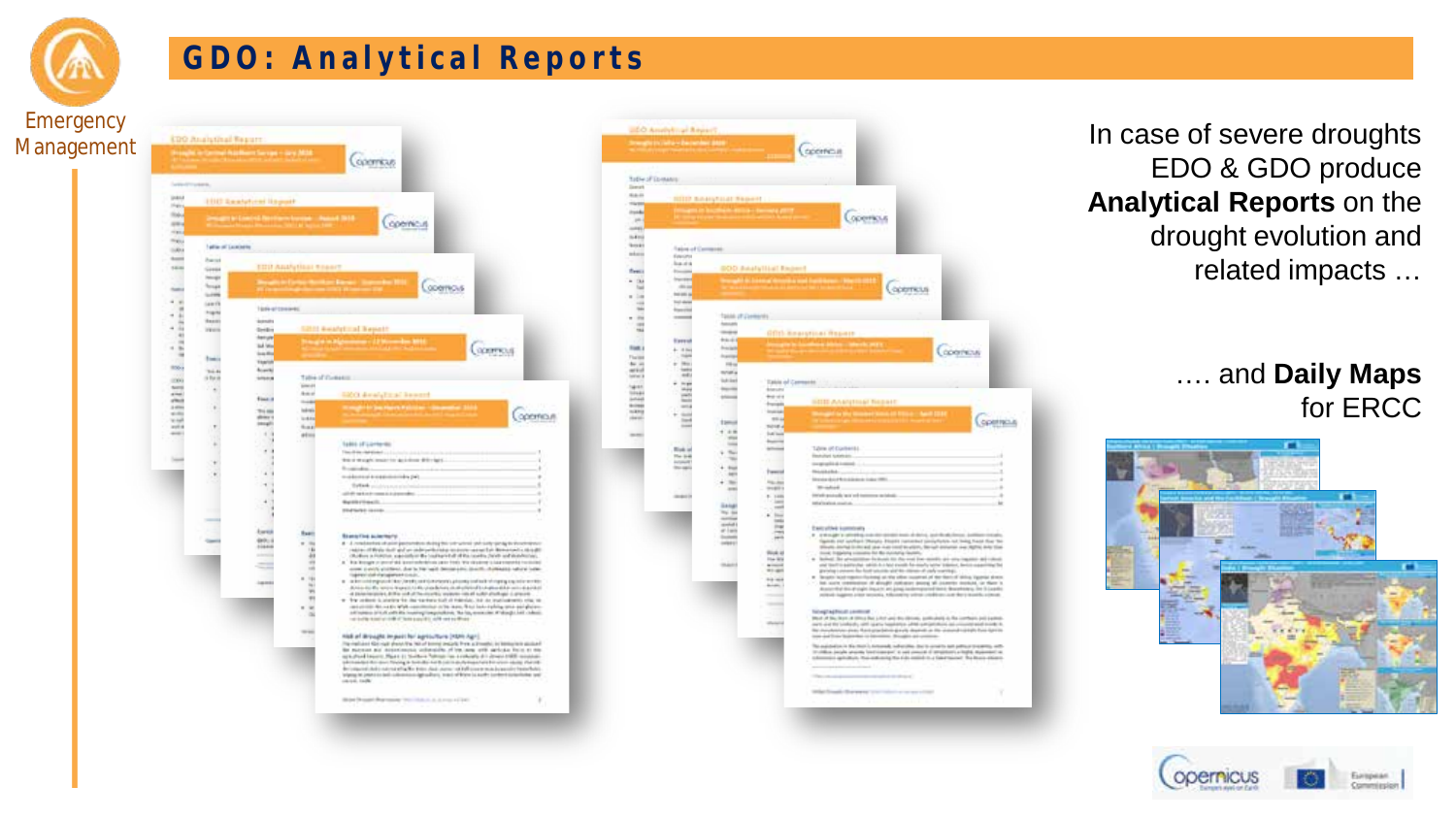

#### **GDO: Other Features**

- Side by side maps of different indicators or of time-series of indicators
- On the fly reports of drought characteristics and areas affected
- Standardized Indicator Factsheets
- Soft validation by media monitoring and customer feedback
- Analyzing past trends and future projections (e.g. CORDEX)
- ….

# **Ongoing developments:**

- Linking to (sub-)continental monitoring systems
- Inclusion and further development of an impact database (EDII)
- Exposure, vulnerability & risk assessments for power generation, public water supply
- Studying the changing risk under climate change
- Testing groundwater indicators (e.g. GRACE)
- Exploring different meteorological and satellite data sources

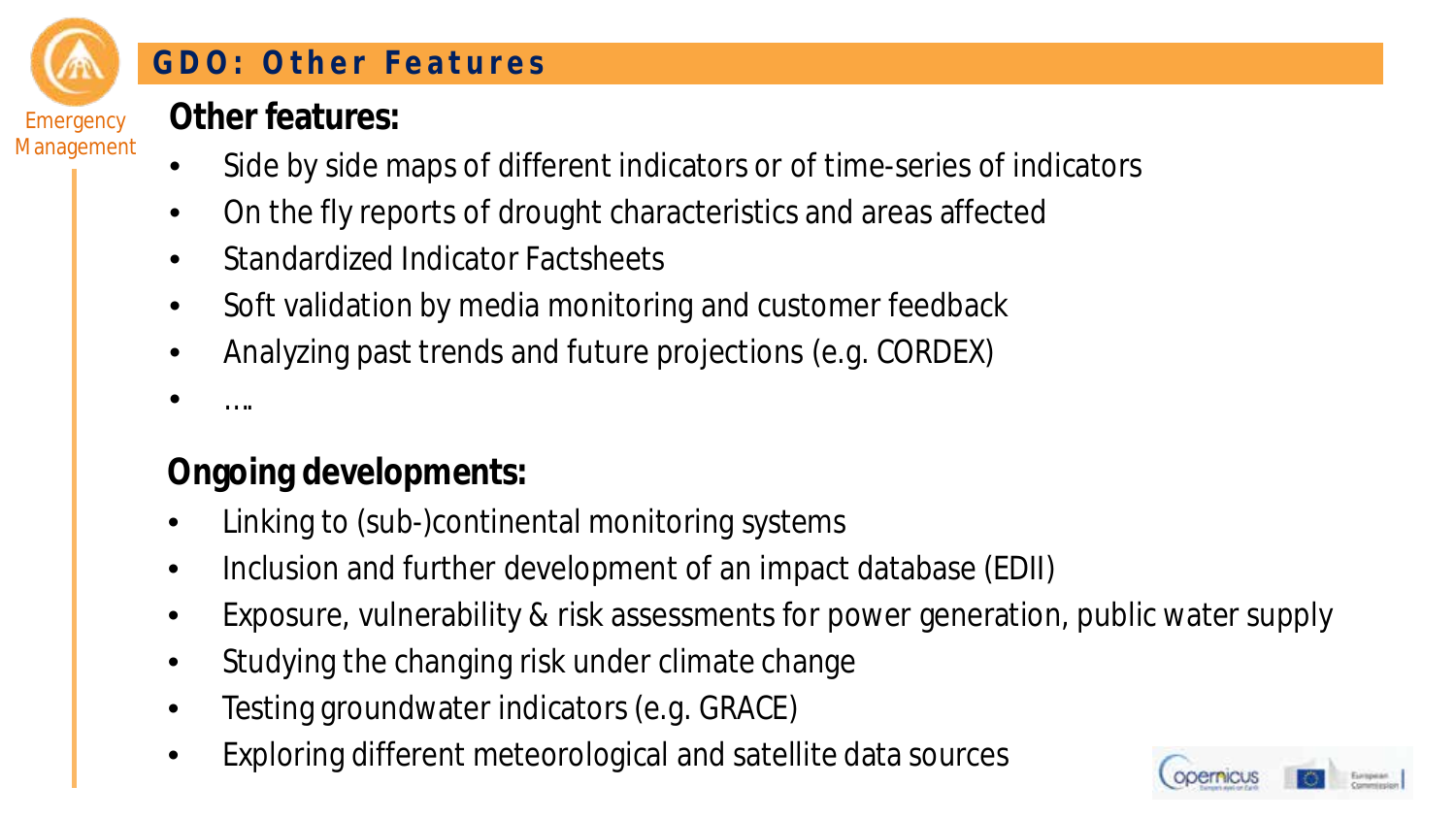

Management

#### **Summary: Current Situation**

**GDIS:**

- Limited functionality, based on in-kind contributions
- Customer not clearly defined
- Strong research component, especially on modelling and forecasting
- Proposal for GEO WP 2020-22 submitted

# **GDO:**

- Operational running and fully functional
- Customers clearly defined
- Research on indicators, risk assessment, impacts, forecasting and climate change impact
- Part of the Copernicus Emergency Management Service EMS (Floods, Droughts, Wildfires, Rapid and Recovery Mapping), long-term perspective

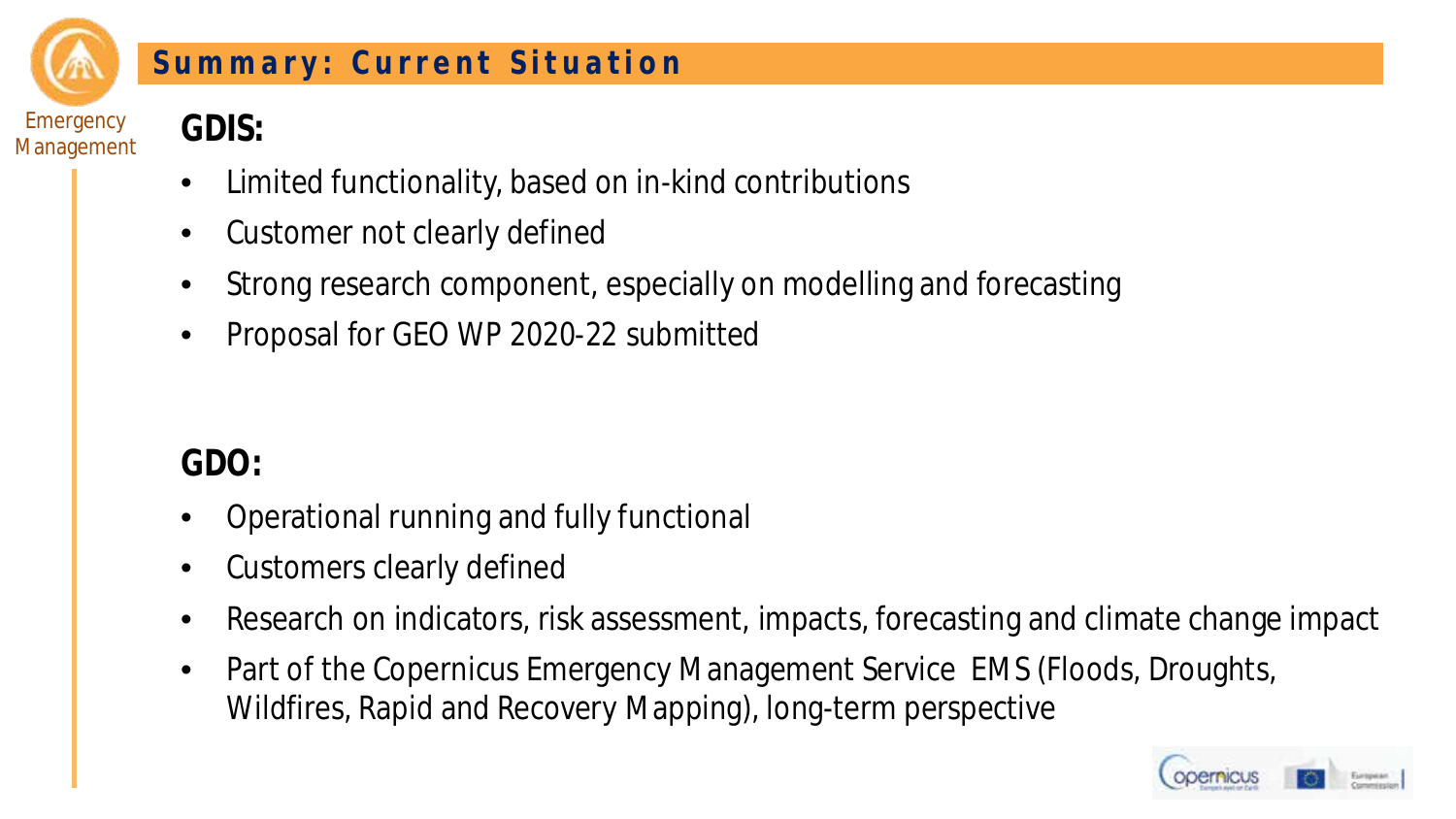

Management

#### **Planned Evolution (main points)**

# **GDIS:**

- Develop combined land- and satellite-based precipitation and SPI product
- Set-up data processing streams for global drought monitoring and forecasting (based on NMME and ECMW SEAS)
- Include other indicators (e.g., global soil moisture)
- Develop links to Regional Climate Centers
- Improve link to continental observatories

# **GDO:**

- Improve the sectorial risk assessment and adding additional sectors (e.g. public water supply, power generation, waterborne transport, ecosystem services)
- Analyze future risk evolution
- Improve the meteorological data input
- Validate and improve meteorological drought forecasting (e.g., multi-model ensemble)
- Include an impact monitor (prototype based on EDII)